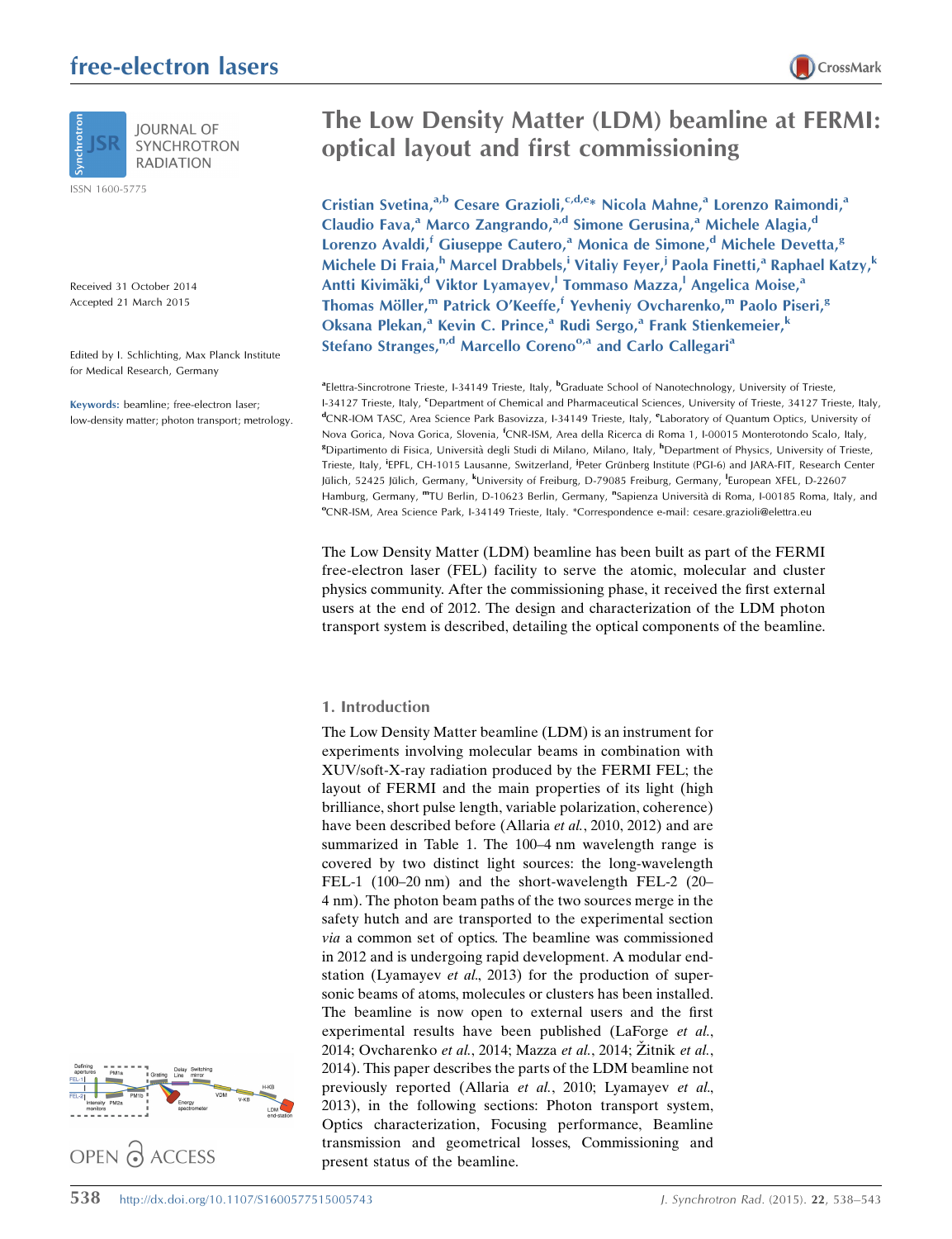Table 1 FEL-1 and FEL-2 parameters. [see also Giannessi et al. (2012) and Allaria et al. (2015)].

|                       | Value                |                      |       |
|-----------------------|----------------------|----------------------|-------|
| Parameter             | $FEL-1$              | $FEL-2$              | Units |
| Wavelength†           | $100 - 20$           | $20 - 4$             | nm    |
| Pulse length (FWHM)‡  | $30 - 100$           | < 100                | fs    |
| Bandwidth (FWHM)§     | $1 \times 10^{-3}$   | $1 \times 10^{-3}$   |       |
| Polarization          | Variable             | Variable             |       |
| Repetition rate       | $10\$ ; 50 $\dagger$ | $10\$ ; 50 $\dagger$ | Hz    |
| Energy per pulse§     | > 50                 | >10                  | μJ    |
| Divergence $(r.m.s.)$ | $1.25\lambda$        | $1.5\lambda$         | µrad  |

 $\dagger$  Design.  $\dagger$  Calculated. § Achieved.  $\P$   $\lambda$  in nm.

### 2. Photon transport system

The photon analysis, delivery and reduction system (PADReS) consists of the section of the machine from the exit of the undulators to the endstations. A set of plane mirrors (PM1a and PM1b serving FEL-1; PM2a serving FEL-2) is installed in the so-called safety hutch. Each FEL source has its own beam diagnostics and beam conditioning instruments, such as the intensity and beam position monitors, beam defining apertures and gas absorber (Zangrando et al., 2009). At the end of the safety hutch the two photon beam paths enter the PM1b chamber (see Fig. 1), where one or the other can be selected.

Outside the safety hutch, the energy spectrometer PRESTO (Svetina et al., 2011) records the spectrum of each pulse by diffracting and detecting 1–2% of the total intensity, while delivering the essentially unperturbed beam downstream. It employs two plane substrates, ruled as gratings only in their central parts (60 mm over a total length of 250 mm). The rulings have a variable line spacing along the longitudinal direction (along the photon beam propagation direction) in order to focus the diffracted radiation onto a movable twodimensional detector that tracks the focal curve. A computer calculates the one-dimensional spectrum from the image, as well as the central wavelength, bandwidth, horizontal and vertical projection on a shot-by-shot basis, and this information can be stored with the experimental data. The two gratings cover the whole wavelength range of FERMI as provided by FEL-1 (low-energy grating, LE) and FEL-2 (high-energy grating, HE).

A split-and-delay line (AC/DC: AutoCorrelator/Delay Creator) is installed after the spectrometer, for pump and



Figure 1

The photon beam transport and diagnostics system of FERMI. The two FEL undulator lines are visible on the left, inside the safety hutch (dashed line). The LDM endstation is in the bottom-right corner. The parameters of the optics are reported in Table 2.

| Table 2                   |  |  |
|---------------------------|--|--|
| Parameters of the optics. |  |  |

d: distance from the nominal source points (FEL-1/FEL-2); w: width;  $l$ : length;  $\theta$ : grazing incidence angle. PM2a and SW have two coatings, each covering half the width of the mirror, and their position can be adjusted sideways to use one or the other coating. Orientation (H, V) refers to the deflection plane.

| Mirror            | d(m)      | $w \times l$<br>(mm) | $\theta$ (°) | Coating     | Shape<br>(orientation) |
|-------------------|-----------|----------------------|--------------|-------------|------------------------|
|                   |           |                      |              |             |                        |
| PM <sub>1</sub> a | $48.1/-$  | $20 \times 400$      | 2.5          | Graphite    | Plane $(H)$            |
| PM <sub>1</sub> b | $54.3/-$  | $20 \times 250$      | 5            | Graphite    | plane $(H)$            |
| PM <sub>2a</sub>  | $-141.4$  | $20 \times 300$      | 2.5          | Graphite/Au | Plane $(H)$            |
| PRESTO-LE         | 57.5/49.8 | $20 \times 250$      | 2.5          | Graphite    | VLS plane              |
|                   |           |                      |              |             | grating(H)             |
| PRESTO-HE         | 57.5/49.8 | $20 \times 250$      | 2.5          | Au          | VLS plane              |
|                   |           |                      |              |             | grating(H)             |
| <b>SW</b>         | 77.5/69.9 | $25 \times 480$      | 2            | Graphite/Ir | Plane $(H)$            |
| VD.               | 90.0/82.3 | $20 \times 390$      | 2            | Au          | Plane $(V)$            |
| $H-KB$            | 95.6/87.9 | $40 \times 400$      | 2            | Au          | Active $(V)$           |
| $V-KB$            | 96.1/88.5 | $40 \times 400$      | 2            | Au          | Active (H)             |

probe experiments. It is based on the splitting and subsequent recombination of the incoming wavefront after passing through two different branches (one of variable length, the other of fixed length), by means of eight Au-coated plane mirrors, four for each path. In the variable length branch, two mirrors move on 900 mm-long linear guides with an accuracy of 10 mm, as measured by an optical encoder. Changing the positions of these two mirrors produces a difference of the two path lengths and introduces a time delay variable between -1.5 ps and 30 ps in steps of 0.3 fs. The mirrors of the two branches operate with two different grazing incidence angles:  $2^{\circ}$  in the fixed branch,  $3^{\circ}$  in the variable branch. This difference results in different transmission coefficients of the light, which have been calculated considering perfect mirrors (flat and free of contamination). For the fixed-length branch the transmission of the four mirrors, in the wavelength range from 4 to 100 nm, is about 80% for s polarized radiation and about 50–65% for  $p$  polarization. The transmission of the other branch is about 70% for s polarization and about 30–50% for p polarization. For selected wavelength ranges the length of each branch can be further extended by inserting four more multilayer (ML) mirrors operating at  $45^{\circ}$  incidence, thus introducing an additional delay variable between 0.3 ns and 1.3 ns. The type of multilayers must be chosen according to the experimental needs; we note that, even at their design wavelength, four additional ML mirrors reduce considerably the light transmission. Seven out of eight mirrors have motorized

> pitch-and-roll movements, providing fine control of the alignment and the attainment of very good spatial overlap of the half beams in the experimental stations. Overlap is visually evaluated by inspecting the two beams on a YAG screen at the centre of the end-station, and later optimized by maximizing a suitable experimental signal. It is possible to filter the radiation independently in the two branches of the AC/ DC unit: before the recombination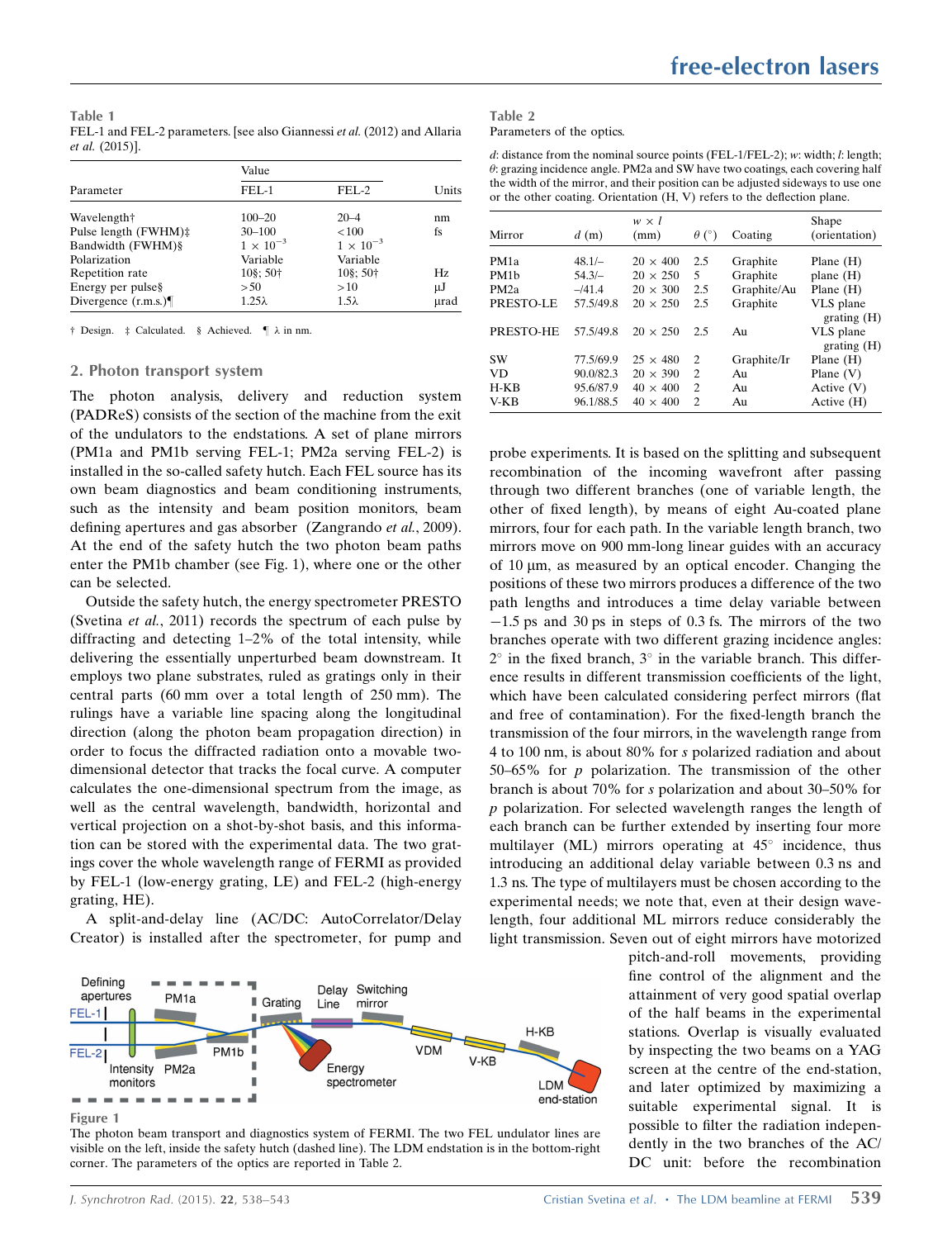mirror, an easily accessible section that can host three filters for each branch gives users the possibility of mounting filters suited to their experimental needs. To install filters from air into vacuum requires a downtime of about 12 h.

The three-way switching mirror chamber selects which beamline is in use. The plane switching mirror (SW) serving LDM deflects the beam in the horizontal direction, and has a dual coating (graphite and iridium, each covering half the width of the mirror), to maximize the reflectivity for FEL-1 and FEL-2, respectively. Downstream of the switching mirror, the beam undergoes three further reflections: from a vertical deflecting mirror (VD) and from two Kirkpatrick–Baez (K–B) mirrors.

The K–B system consists of two thin plane mirrors clamped at their sides and bent via two mechanical pushers acting independently on their respective clamps in order to attain the best elliptical profile as shown in Fig. 5 of Raimondi et al. (2013). The K–B configuration (Kirkpatrick & Baez, 1948) decouples the horizontal and vertical focusing. The active shape allows users to finely adjust the focal length, making provision for the fact that the position of the last undulator  $(i.e.$  the nominal source points) of FEL-1 and FEL-2 differ by  $\sim$ 7 m. Likewise, the K–B active optics can compensate and correct astigmatism and defocusing effects originating from non-ideal profiles of the preceding plane mirrors, that are discussed in the next section.

### 2.1. Optics characterization

All the optics described above were characterized in the Elettra metrology laboratory by means of atomic force microscopy (AFM) and white-light interferometry, to cover the spatial high-frequency range  $(10 \mu m)$  to 1 mm) and determine the roughness. The r.m.s. roughness has been measured to be below  $2 \text{ Å}$ , small enough to consider the surface scattering negligible, as verified during the commissioning of the beamline. The spatial low frequencies (from  $0.5$  mm to the length of the mirror) of the optical surfaces, *i.e.* the slopes and figures, have been measured with a long trace profiler (LTP) (Rommeveaux et al., 2008). All optics meet specifications and a summary of the results of the metrological inspection (residual radius of curvature, peak-to-valley and slope error r.m.s.) for the plane mirrors is reported in Table 3.

The mechanical bending system of the two K–B mirrors has also been tested and optimized using the Adaptive Correction Tool software (ACT) (Signorato et al., 1999). The best profiles, i.e. those closest to the nominal elliptical form, have been achieved (Raimondi et al., 2013); their sagittas (distance from the centre of the arc formed by the mirror to the base of the arc) have been measured to be  $\sim$ 230 µm for the horizontal focusing mirror and  $\sim$  160 µm for the vertical focusing mirror. The presence of residual radii of curvature, slope errors and figure errors may cause a variation of the actual focal distance and intensity distribution of the virtual source seen by the K–B focusing system that is discussed in the next section.

### Table 3

Measured optical parameters.

R: radius of curvature; Res PtV: residual peak-to-valley displacement after best-sphere subtraction; Res slope error: residual slope error (r.m.s.) after best-sphere subtraction.

| Mirror            | $R$ (km) | <b>Res</b> PtV<br>(nm) | Res slope<br>error (urad) |
|-------------------|----------|------------------------|---------------------------|
| PM1a              | 42.3     | 120                    | 0.89                      |
| PM1b              | 10.6     | 46.5                   | 0.56                      |
| PM <sub>2</sub> a | 28.1     | 135                    | 0.95                      |
| PRESTO-LE         | 29.7     | 36                     | 0.44                      |
| PRESTO-HE         | 27.1     | 22                     | 0.45                      |
| <b>SW</b>         | 34       | 78.5                   | 0.59                      |
| <b>VD</b>         | 154.6    | 42.3                   | 0.32                      |

### 2.2. Focusing performance

Calculations of the expected spot size and shape have been carried out for both sources (FEL-1 and FEL-2) over their whole wavelength range, using the codes SHADOW (Sanchez del Rio et al., 2011), based on ray tracing, and WISE (Raimondi et al., 2015), based on physical optics. The sources have been modelled as Gaussian beams, with the measured values of the FERMI radiation (source size, divergence, beam propagation factor  $M^2$ ) as input parameters. The beams were propagated along PADReS (both 'ideal' and 'as measured' mirrors are considered); there is good agreement between the physical-optics and the ray-tracing approach except for some diffraction effects absent in the latter simulations.

Calculated spot profiles in the case of smallest spot size (4  $\mu$ m  $\times$  6  $\mu$ m FWHM for FEL-1 and 3  $\mu$ m  $\times$  5  $\mu$ m FWHM for FEL-2) are shown in Fig. 2. Here the effect of the non-ideal mirror shape can be seen as a broadening of the spots and the appearance of some diffraction peaks. The unavoidable diffraction effect is due to the finite size of the optical elements and becomes smaller as the wavelength decreases; in any case the beam quality remains high, as experimentally confirmed during the commissioning phase.

We emphasize the great importance of the bendable K–B system in the focusing section. Besides the need to accommodate, as already mentioned, different source positions for FEL-1 and FEL-2, deviations of the transport optics from a perfect plane profile (slope errors) cause a variation of the distance and intensity distribution of the virtual source as seen by the K–B mirrors. As an example, at 32.5 nm (FEL-1) we estimate that the virtual source becomes astigmatic with the horizontal and vertical waists located about 9.70 m and 2.94 m, respectively, downstream of the nominal position. This effect can be easily handled and compensated by properly changing the curvature of the K–B mirrors.

To conclude this section, we mention some techniques we adopt to optimize focusing of the photon beam according to the needs of the user. For less demanding experiments that tolerate a larger spot size (above  $\sim$  20  $\mu$ m FWHM) in exchange for easier and faster operation, we use a simple fluorescent screen (YAG, YAP or phosphor) inserted at the nominal focal plane; we have also investigated the use of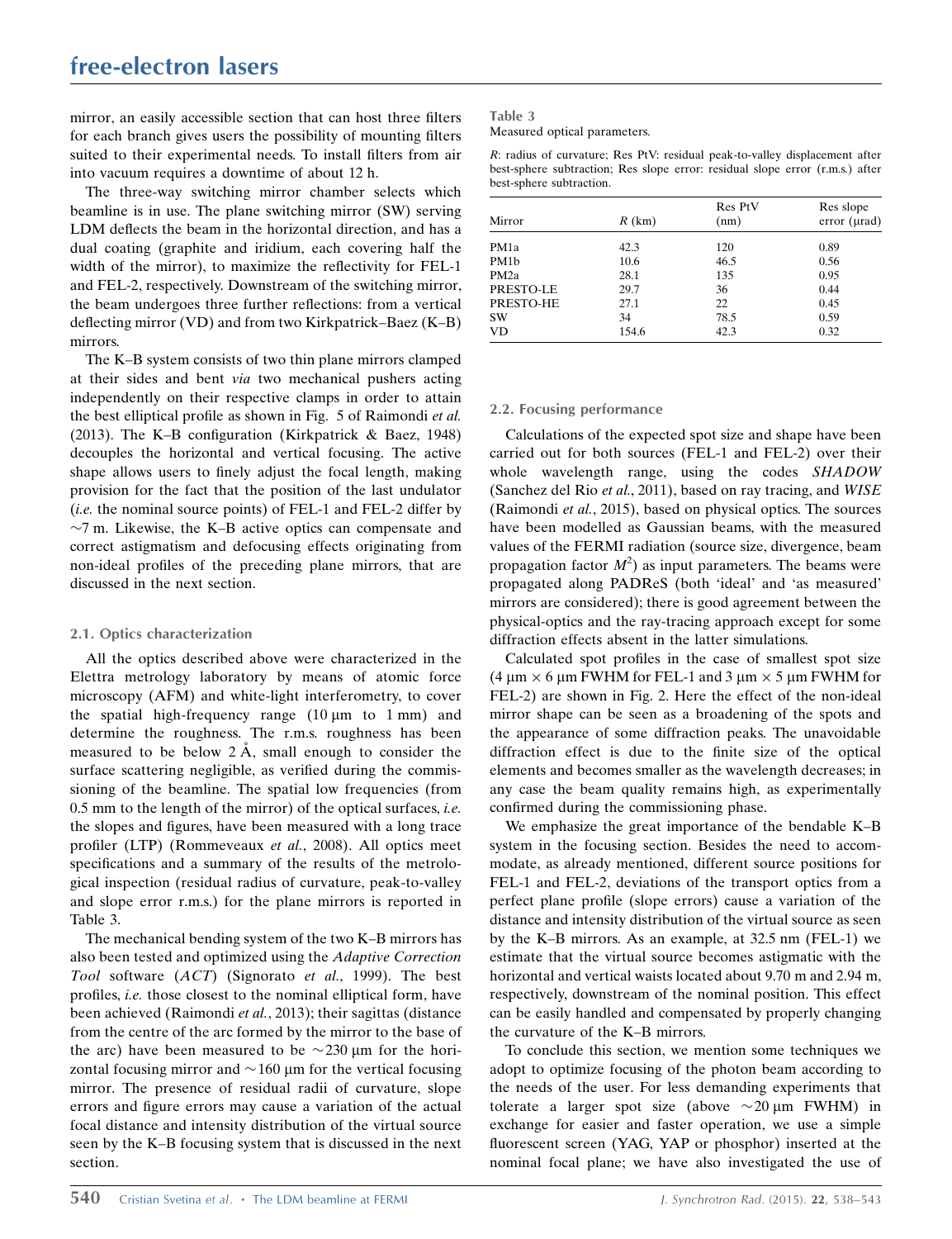

Figure 2

Simulated focal spots for the LDM beamline in the case of ideal (red) and real (blue) mirrors; the WISE program was used. The intensity profiles are calculated for FEL-1 at 30 nm and FEL-2 at 4 nm, and are displayed along the vertical and the horizontal directions. The diffraction effect is due to the finite size of the mirrors. The smallest achievable spot sizes (FWHM) are predicted to be  $\sim$  4  $\mu$ m  $\times$  6  $\mu$ m for FEL-1 and  $\sim$  3  $\mu$ m  $\times$  5  $\mu$ m for FEL-2. The areas are all normalized to unity in order to compare the size of the spot irrespective of the intensity of the incident beam.

multi-photon ionization of rare gas atoms as a quick feedback signal (see  $\S$ 3).

For studies requiring micro-focusing, the most informative diagnostic is a wavefront sensor (WFS) of the Hartmann type (Mercère *et al.*, 2003). The WFS is based on an array of 13 mm  $\times$  13 mm pin-holes coupled to a CCD camera (1024  $\times$  1024 pixels; pixel size 24  $\mu$ m  $\times$  24  $\mu$ m); the instrument allows the user to measure the wavefront at the location of the array (in our case, 1.2 m downstream of the focal point, i.e. of the FEL– sample interaction region); specifically, the wavefront sensor

software calculates the intensity distribution of the beam (typically a mix between several modes resulting in a noisy hyper-Gaussian intensity profile) and the wavefront deviation (residual) from the ideal propagation shape. For a reasonably smooth wavefront, dedicated software back-propagates the result of the measurement to the focal point and reconstructs the focal spot.

We performed a measurement campaign on the LDM end-station to ascertain the influence of K–B mirror bending on spot size, and consequently refine the mirror shape, as well as to confirm the accuracy of the WISE simulations. The wavefront residuals allow an excellent optimization of the focal spot: the strategy is to flatten the

### free-electron lasers

wavefront by bending the mirror and finely adjusting the system angles  $(i.e.$ pitch and roll of K–B mirrors, and incidence angles of the light). In particular, in order to optimize the mirror curvature we tried to minimize the aberrations that were quantified in terms of Zernike coefficients. The Hartmann sensor software is able to compute these coefficients; consequently it allows the operator to understand how to adjust the pusher motors in order to reduce the aberrations. It is indeed very easy to correct the optical aberrations and reach the best wavefront profile (thus, focal spot) that this mechanical system can attain. Fig. 3 shows a single-shot image of the best focal spot achieved, at a FEL wavelength of 30 nm, with this technique:  $5 \mu m \times 8 \mu m$  (FWHM). In this case we obtain a wavefront residual r.m.s. of 9 nm. Simulations obtained with the WISE code, and based on the ideal elastic deformation of the mirrors, produce a focal spot of  $4 \mu m \times 6 \mu m$ (FWHM); we conclude that with the wavefront sensor as a feedback it is

possible to bend the optics to perform very close to the ideal limit of the mechanical system.

### 2.3. Beamline transmission and geometrical losses

Overall, in the basic configuration (delay line withdrawn) seven mirrors are used for FEL-1 and six for FEL-2. Using the parameters reported in Table 2 as input for the computer codes REFLEC (Schafers & Krumrey, 1996) and IMD (Windt, 1998), we calculated the reflectivity of each mirror for hori-



### Figure 3

The left-hand panel shows the best focal spot of 5  $\mu$ m  $\times$  8  $\mu$ m obtained during the wavefront sensor measurement campaign. This spot is reconstructed via software from the wavefront measured 1 m out of focus behind the LDM end-station. The right-hand panel shows the wavefront residuals (after tilt compensation and subtraction of the ideal propagation wavefront).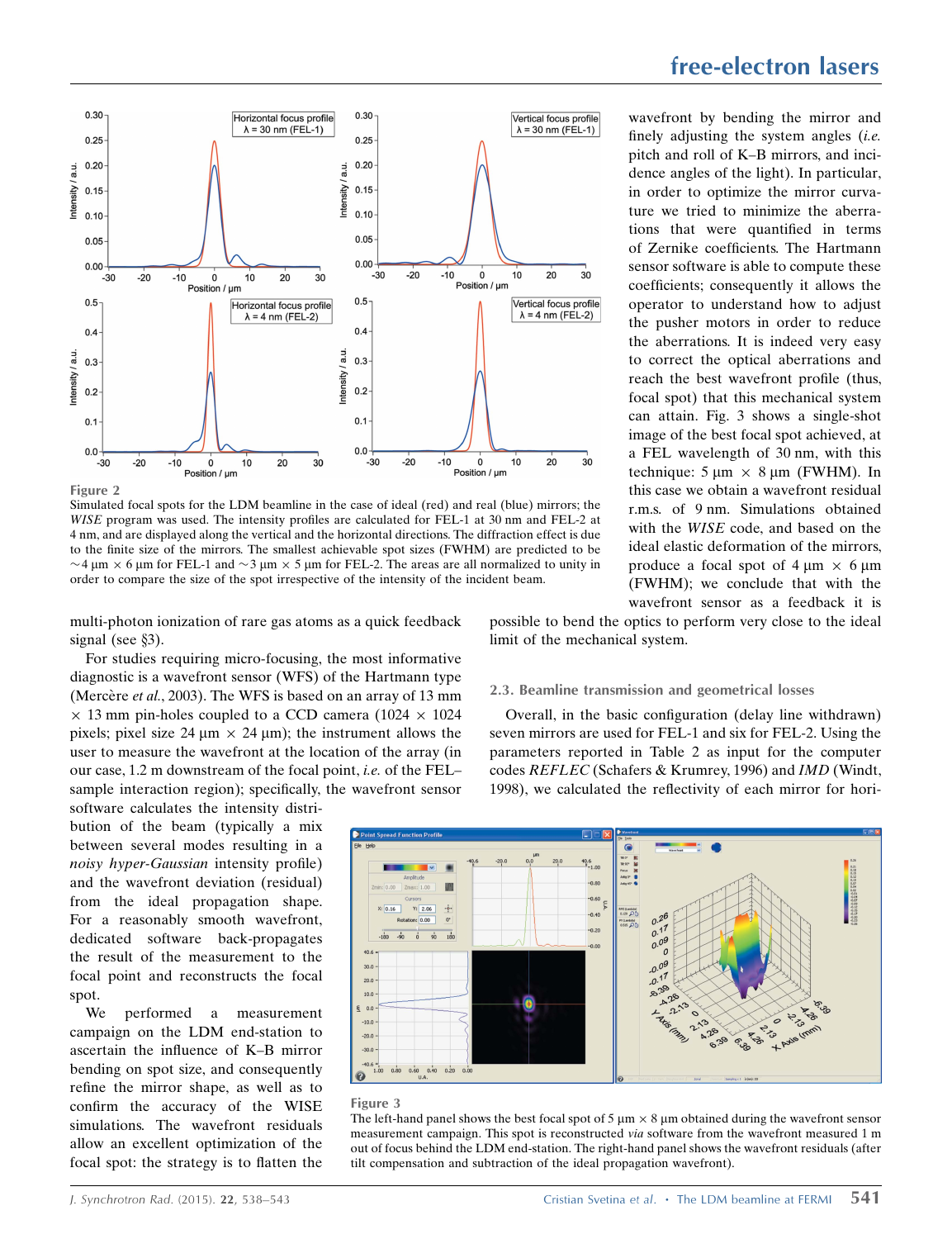#### Table 4

Geometrical acceptance (due to the finite mirror sizes and the photon beam divergence), reflectivity and overall transmission of the photon beam transport system.

| Wavelength<br>(nm) | FEL            | $\theta_{\rm rms}$<br>$(\mu rad)$ | Geometrical<br>acceptance<br>( %) | Reflectivity<br>(%) | Overall<br>transmission<br>(%) |
|--------------------|----------------|-----------------------------------|-----------------------------------|---------------------|--------------------------------|
| 65                 |                | 81.3                              | 41.3                              | 54.8                | 22.7                           |
| 52                 |                | 65                                | 54.5                              | 58.0                | 31.6                           |
| 43                 |                | 53.8                              | 68.1                              | 57.4                | 38.8                           |
| 32                 |                | 40                                | 86.9                              | 59.8                | 51.3                           |
| 20                 |                | 25                                | 99.3                              | 56.7                | 56.6                           |
| 20                 | 2              | 30                                | 97.0                              | 54.6                | 55.3                           |
| 10                 | $\overline{c}$ | 15                                | > 99                              | 64.5                | 65.0                           |
| 8                  | 2              | 12                                | > 99                              | 54.8                | 54.3                           |
| 6                  | $\overline{c}$ | 9                                 | > 99                              | 12.0                | 11.9                           |
| 4                  | $\overline{c}$ | 6                                 | > 99                              | 5.0                 | 4.98                           |

zontal/vertical polarizations. The calculated overall transmission of the beamline is shown in Fig. 4.

Due to the beamline geometry (five mirrors reflecting in the horizontal plane, two in the vertical plane for FEL-1; four and two for FEL-2), the vertical and horizontal polarizations are not equally transmitted to the endstation, thus the ellipticity varies across the whole wavelength range. The linear horizontally polarized light suffers greater losses than the vertically polarized one. While this effect is negligible below 40 nm, above this wavelength it rapidly increases. The choice of APPLE-2 undulators for FERMI (Allaria et al., 2014) allows smooth control of the polarization of the emitted radiation: *i.e.* one can set the FEL polarization to be elliptical upstream of the transport optics, in order to have circularly polarized radiation at the end-station (Allaria et al., 2012, 2014).

The beam divergence in the far-field,  $\theta_{\rm rms}$ , is proportional to the wavelength  $\lambda$  (Table 1): as a consequence there are geometrical losses due to the finite size of the mirrors that can affect the overall transmission. These geometrical losses are



Figure 4

Calculated transmission of the LDM beamline optics for the two FEL sources and the two linear polarizations (FEL-1: red traces; FEL-2: blue traces; vertical polarization: solid traces; horizontal polarization: dotted traces). The mirrors delivering the photon beam to the LDM end-station are PM1a, PM1b, LE grating for FEL-1; PM2a and HE grating for FEL-2; mirrors SW, VD, H-KB, V-KB are common to both. The geometrical losses have been included in the calculation. The discontinuity at 41.3 nm is due to the use of two different databases: Palik (1997) and Henke et al. (1993).

higher at longer wavelengths and become negligible at shorter wavelengths. The geometrical acceptances at different wavelengths have been determined using ray-tracing simulations, and are reported in Table 4.

### 3. Commissioning and present status of the beamline

During the beamline construction period, commissioning measurements were performed with a prototype end-station equipped with a velocity map imaging/ion time-of-flight spectrometer (VMI/TOF). The original VMI spectrometer and its further improvements have been described previously (O'Keeffe et al., 2012).

One of the test measurements is shown in Fig. 5. At the time of the commissioning the FEL pulse length was 120 fs and the energy per pulse was  $60 \mu$ J. In order to test the capabilities of the adjustable focusing system we measured ion TOF spectra of Xe atoms exposed to FEL pulses, observing charge states indicative of multi-photon absorption; the intensity ratio of different charge states as a function of time while changing the bending of the K–B mirrors (inset to Fig. 5) is a good indicator of the reproducibility of the focusing system for small curvature changes. While highly charged states of Xe obtained upon FEL irradiation have been reported in the literature (Sorokin et al., 2007) for photon energies within the  $4d \rightarrow \varepsilon f$  giant resonance (93 eV), to our knowledge only sequential double ionization of Xe has been reported at 23.0 and 24.3 eV (Mondal *et al.*, 2013), at average intensities of  $2-3 \times$  $10^{13}$  W cm<sup>-2</sup>.

The LDM beamline now features a modular end-station accommodating a broad range of detectors and systems for producing targets. The combined capabilities of the photon source (high brilliance, short pulse length, variable polarization, coherence), photon transport (variable-focusing optics) and endstation allow the investigation of many targets, such as very dilute systems, matter under extreme irradiation condi-





Ion time-of-flight (TOF) mass/charge spectra of Xe taken at  $\lambda = 52.22$  nm (23.74 eV) for different focusing conditions. Each spectrum is a sum over several spectra; all spectra have been recorded with the same FEL intensity. In the inset (blue line) we show the  $Xe^{2t}/Xe^{+}$  intensity ratio as a function of time while changing the curvature of the K–B mirrors.